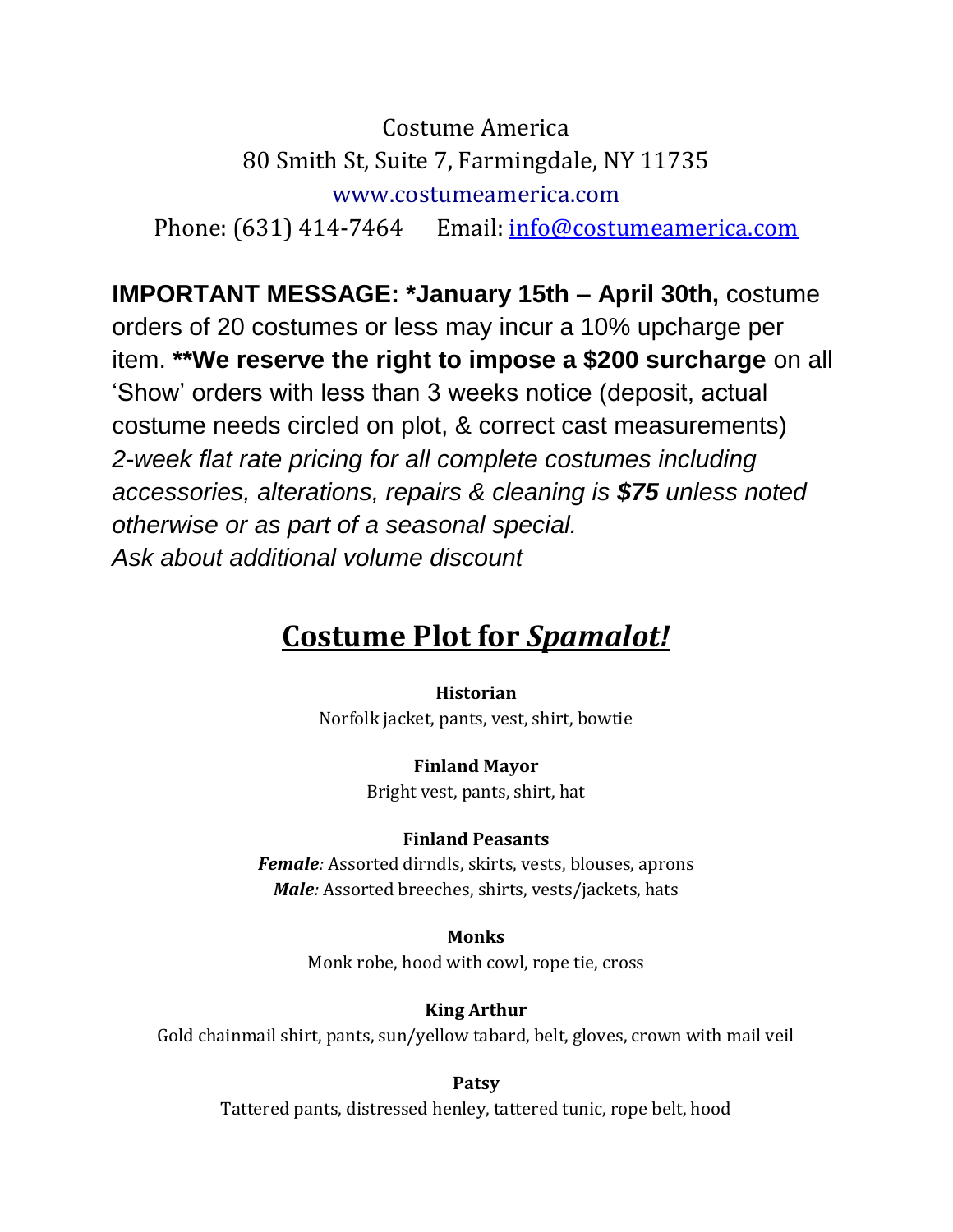## **Tower Guard**

Black under armor, black leggings or tights, tabard, helmet

## **English Peasants**

*Female:* distressed dresses or skirts, blouses, vests, aprons, headpieces *Male:* Distressed pants, tunic shirts, rope ties, vests

## **Dead Fred**

Tattered pants, tunic shirt, rope tie, vest, cap

## **Cart Driver**

Distressed pants, tunic, vest, cap

## **Dennis the Peasant**

Distressed over shirt, pants, rope tie, poncho

## **Mrs. Galahad**

Distressed dress or blouse, skirt, apron, shawl

## **Lady of the Lake**

1. Seaweed dress with shell brassiere, cape with wrist attachments, headpiece

2.Sequin cat suit, beaded headpiece, stripper armor, gloves, arms, legs, chest, helmet

3. White and gold grail renaissance dress

- 4. Fancy dressing gown with bustier and trunks
	- 5. Green renaissance gown, headpiece, belt

6. Wedding dress, veil *\$85.00*

## **Laker Girls**

- 1. Cheerleader tops, matching skirts, seashell headpieces, seaweed pom poms
	- 2. White crushed velvet gowns, gold brocade hats with removable veils

3. Short white velvet dresses with headpieces

## **Galahad**

Chainmail shirt, pants, red and white gauntlet gloves, cross tabard, cowl, belt *\$85.00*

## **Sir Bedevere**

Blue and white tree tabard, chainmail shirt, pants, gauntlet gloves, cowl, belt, helmet *\$85.00*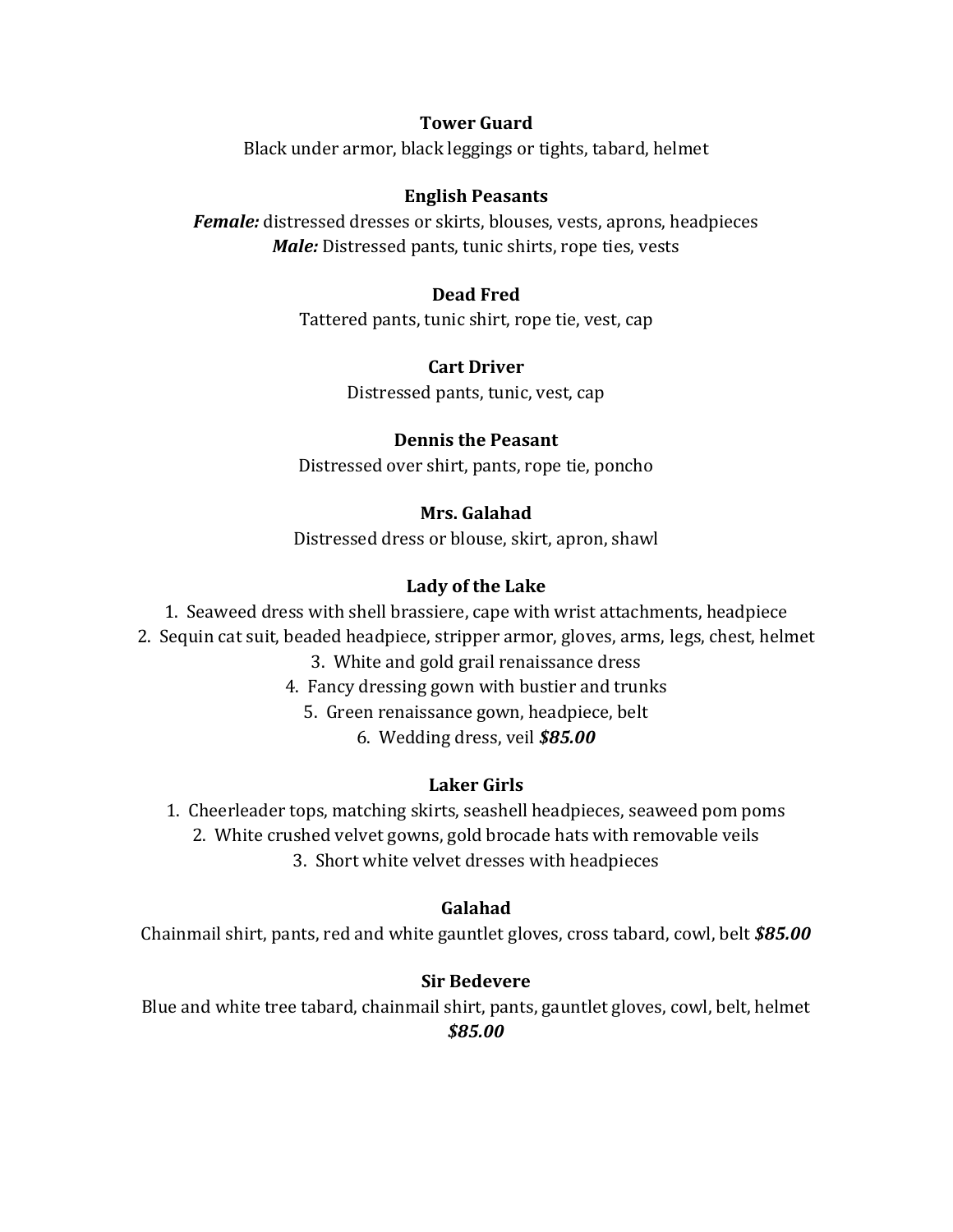#### **Sir Lancelot**

Black and white tearaway tabard, belt, black and silver chainmail and pants, gloves, cowl *\$85.00*

1. Sequin codpiece, gold and silver sequin top, tights

2. Blue and green brocade jeweled robe with matching hat

## **Sir Robin**

1. Green and white check tabard, chainmail shirt, pants, gauntlet gloves, cowl, belt *\$85.00* 2. Green and white check vest, white tailcoat with beaded trim, top hat

#### **Sir not appearing**

Shakespeare shirt, breeches, chest plate, toilet bowl helmet

## **Camelot Girls**

Vegas showgirl dresses with feather headpieces, long gloves

## **Ensemble Knights**

Assorted tabards, chainmail sleeves, pants, cowls, belts

#### **Nuns**

Black gown, collar, flying nun headpiece, cross

## **French Taunters**

Bullet helmet, cowl, black studded tunic, undershirt, black knickers, boot tops

## **French Women**

Red can can skirts, black velvet corsets, feather headpieces, crinolines

**Eponine** Peasant shirt, coat, pants, cap, scarf

## **Gendarme**

Uniform coats, matching pants, hats, sashes

**Napoleon** Uniform tailcoat, vest, pants, hat, boot tops, sash

**Mime** Striped shirt, black pants, neckerchief, beret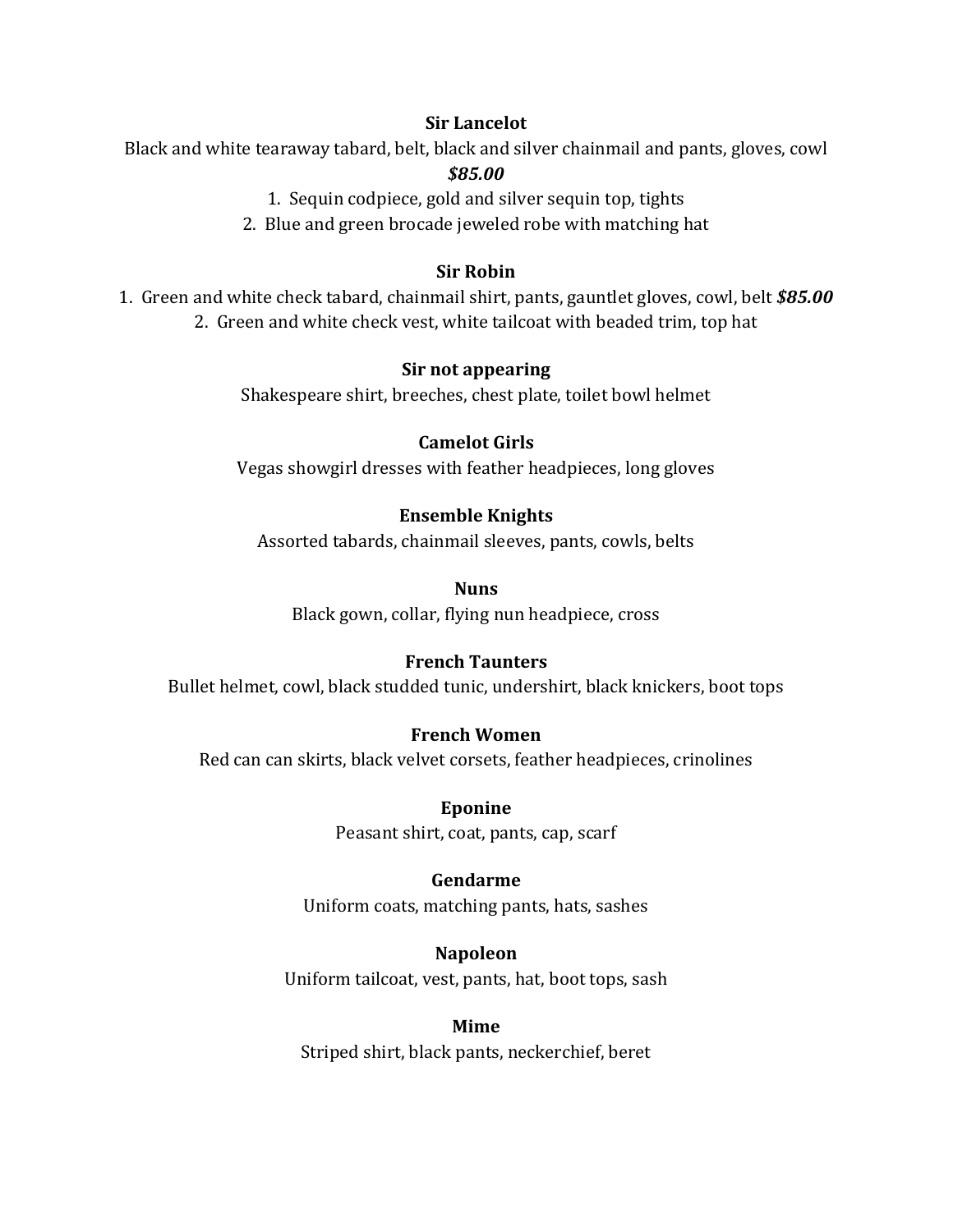#### **Knights of Ni**

1. Horned helmets, extra-long brown underskirts for stilts, earthy robes, capes 2. Brown robes, capes, horned helmets

## **Minstrels**

Jester tunics, tights, headpieces

## **Black Knight**

Black tunic with attached black and gold cape, rigging for cut-off arms with gloves, helmet, black pants, black boot tops, cowl *\$85.00*

#### **Concorde**

Distressed henley, dist tunic, pants, hood, rope tie

## **Prince Herbert**

1. Chemise, tights, fruit headpiece 2. Cream gown with cream/gold/red over dress for wedding with headpiece

## **Prince Herbert's Father**

Tunic, robe with fur collar, belt, headpiece, tights

**Guards**

Floral trimmed helmets, gold and maroon tunics, pants, boot tops

## **Male Ensemble**

Colorful mambo pants, matching tops, shirts

**Tim** Black robe with gray vest, tattered cape, ram horn hood

#### **Sir Bors**

Red and white tabard, shoulder and neck piece, helmet with fake head, gloves, tights *\$85.00*

## **Brother Maynard**

White robe, brown scapular, brown hood with attached collar, cross